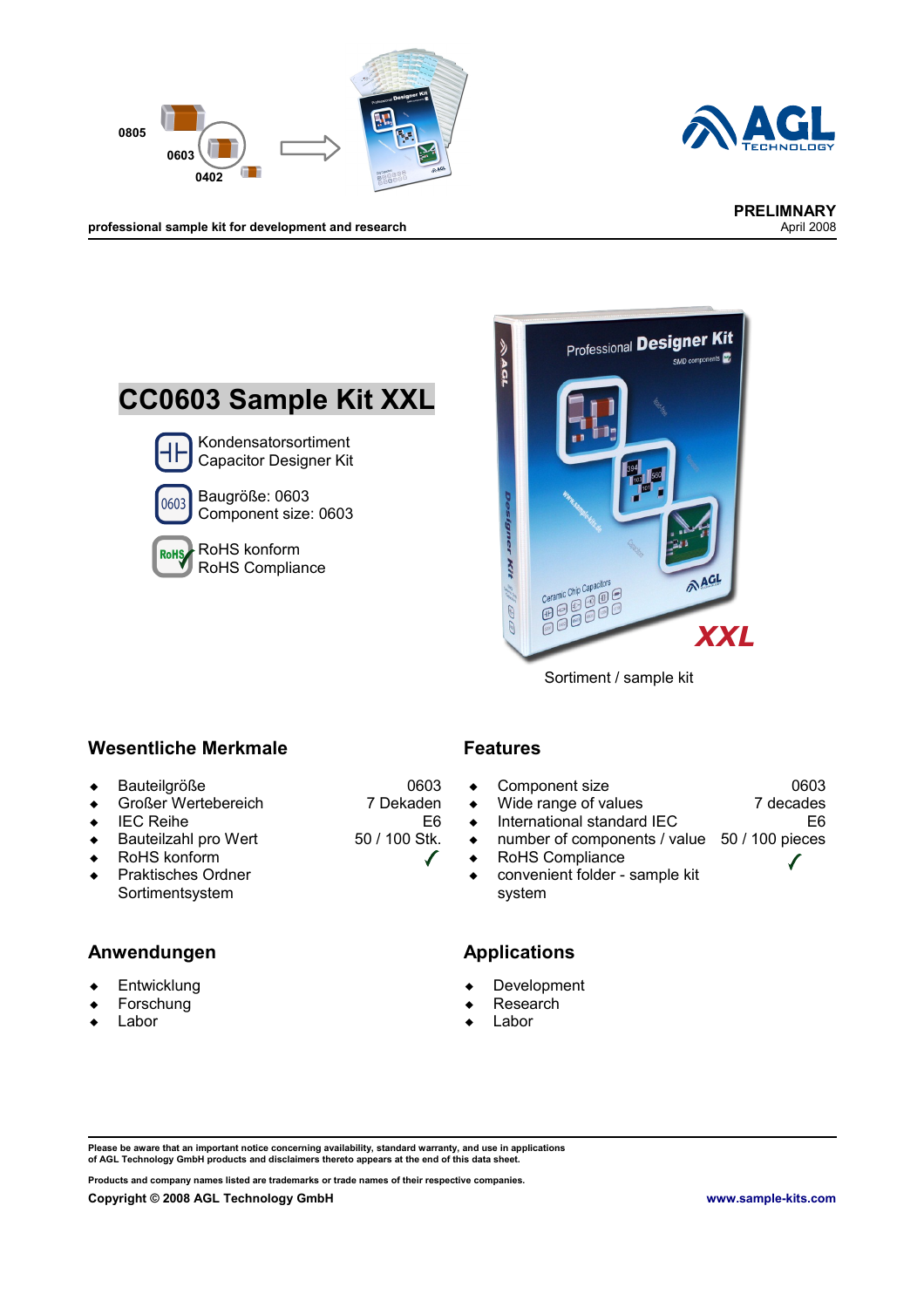

**PRELIMNARY** April 2008

### **Foliensystem und Bauteilentnahme. Foil - system and how to take out the components.**

| 33                                                                                                                          | ,,,,,,,,,,,,,,,,,,,,,,,,,,,,,,,,,,,,<br>CONTRACT AND AVE           |
|-----------------------------------------------------------------------------------------------------------------------------|--------------------------------------------------------------------|
|                                                                                                                             | ,,,,,,,,,,,,,,,,,,,,,,,,,,,,,,,,<br>We do have                     |
|                                                                                                                             | ,,,,,,,,,,,,,,,,,,,,,,,,,,,,,,,,,<br>THE WAY . THE R. P. LEWIS     |
| <b>THE R. P. LEWIS CO., LANSING MICH.</b><br>                                                                               | <b>LEARER</b><br><b>SHELFE</b>                                     |
|                                                                                                                             | <b>COLORED IN STR.</b>                                             |
|                                                                                                                             | OF AN INTERFERENCES CONTINUES OF<br><b>ALLENY</b>                  |
|                                                                                                                             | <br>111111 W. A.W.                                                 |
|                                                                                                                             | ,,,,,,,,,,,,,,,,,,,,,,,,,,,,,,,,,,,,,<br><b>COLLEGE STATISTICS</b> |
| <u> 1999 - Jan Barnett, mars ann an Amerikaanse foarmen (de oarspronklike foarmen (de oarspronklike foarmen) fan de oar</u> | <b>COLLEGE OR ATT</b>                                              |
|                                                                                                                             |                                                                    |
|                                                                                                                             | <b>ALLES BE ATT</b>                                                |
|                                                                                                                             | ,,,,,,,,,,,,,,,,,,,,,,,,,,,,,,,,,,,,<br><b>SERVICE SERVICE</b>     |
|                                                                                                                             | ,,,,,,,,,,,,,,,,,,,,,,,,,,,,,,,,,,,<br><b>CALL ACTIVE</b>          |
|                                                                                                                             |                                                                    |

Foliensystem / foil - system in Benutzung / in use



## **Eigenschaften des Sortiments Characteristics of the sample kit**

| <b>Bezeichnung</b><br><b>Parameter</b>             | <b>Wert</b><br>Value                                                 | <b>Einheit</b><br>Unit |
|----------------------------------------------------|----------------------------------------------------------------------|------------------------|
| Bauteilgröße<br>Component size                     | 0603                                                                 |                        |
| Bauteiltoleranz<br>Tolerance of the Components     | Siehe Tabelle: "Sortiment Inhalt"<br>See table: "Sample Kit Content" |                        |
| Wertebereich<br>Range of values                    | $0,47pF - 2,2\mu F$                                                  |                        |
| <b>IEC-Reihe</b><br><b>IEC</b> standart            | $E-6$                                                                |                        |
| Anzahl der Werte<br>Number of values               | 48                                                                   |                        |
| Bauteile pro Wert<br>Number of parts per value     | 50 / 100                                                             | <b>Stück</b><br>pieces |
| Bauteile gesamt<br>Number of parts in total        | 2400/4800                                                            | <b>Stück</b><br>pieces |
| RoHS konform<br>RoHS Compliance                    |                                                                      |                        |
| Sortimentsystem<br>Sample kit system               | A4 Ringordner<br>A4 ring binder                                      |                        |
| Abmessungen (L x B x H):<br>Dimensions (I x w x h) | ca. / approx. 260 x 45 x<br>318                                      | mm                     |
| Gewicht<br>Weight                                  | 0,7/0,9                                                              | kg                     |
| Seitenanzahl Einschubfolie<br>Number of foil pages | 4/7                                                                  | <b>Stück</b><br>pieces |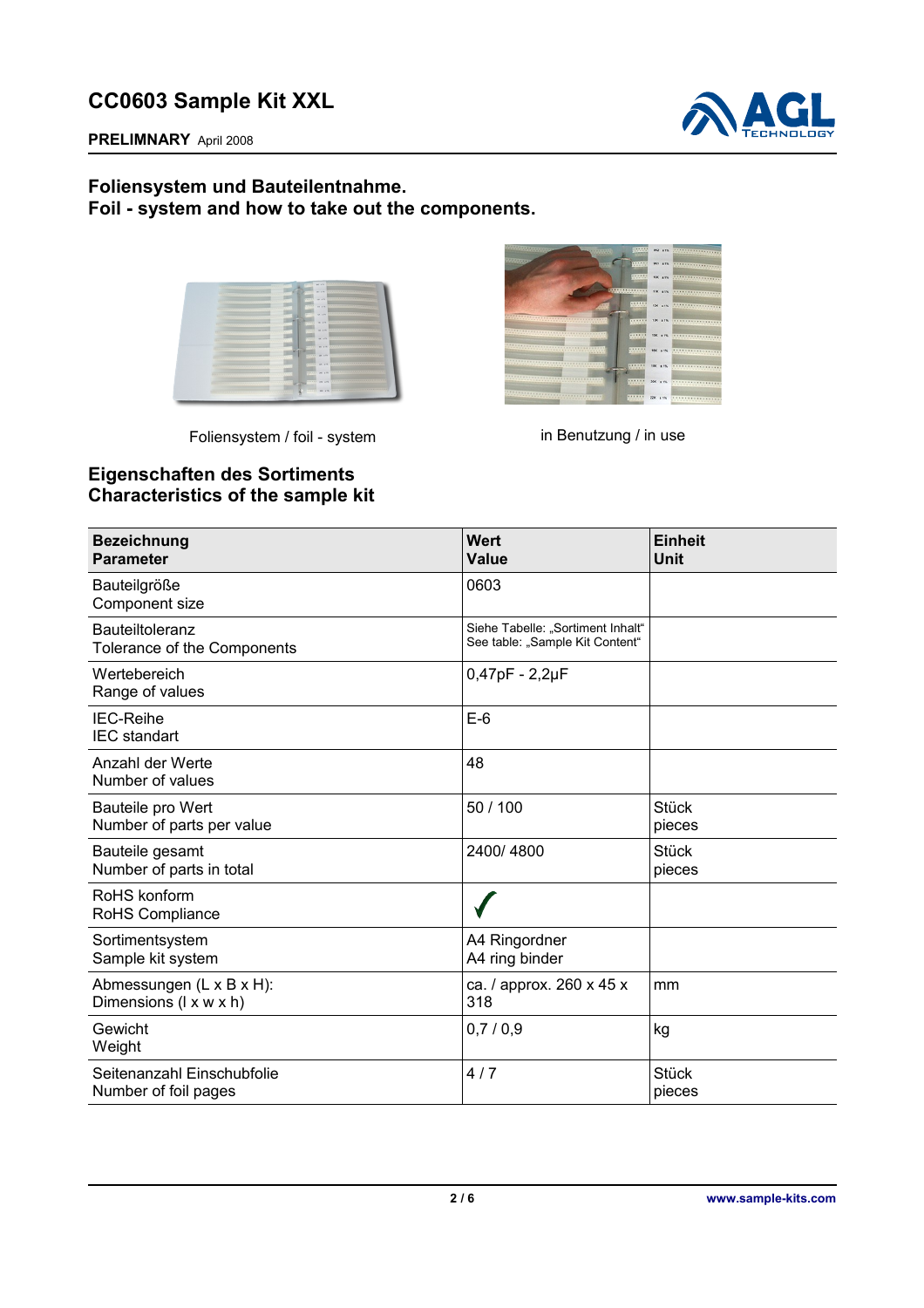



## **Sortiment Inhalt Sample Kit Content**

| Nr.                     | <b>Wert</b>  | <b>Dielektrikum</b>     | Spannungs-<br>festigkeit | <b>Toleranz</b> | Herstellernummer<br>(7 Zoll Bauteilrolle)  |
|-------------------------|--------------|-------------------------|--------------------------|-----------------|--------------------------------------------|
| Nbr.                    | <b>Value</b> | Dielectric-<br>material | <b>Rated</b><br>voltage  | Tolerance       | <b>Ordering Code</b><br>(7 inch dia. Reel) |
| 1                       | 0,47pF       | <b>NPO</b>              | 50 Vdc                   | ±0,25pF         | CC0603CRNPO9BNR47                          |
| $\overline{2}$          | 0,68pF       | <b>NPO</b>              | 50 Vdc                   | ±0,25pF         | CC0603CRNPO9BNR68                          |
| 3                       | 1pF          | <b>NPO</b>              | 50 Vdc                   | ±0,25pF         | CC0603CRNPO9BN1R0                          |
| $\overline{\mathbf{4}}$ | 1,5pF        | <b>NPO</b>              | 50 Vdc                   | ±0,25pF         | CC0603CRNPO9BN1R5                          |
| 5                       | 2,2pF        | <b>NPO</b>              | 50 Vdc                   | ±0,25pF         | CC0603CRNPO9BN2R2                          |
| $\,$ 6 $\,$             | 3,3pF        | <b>NPO</b>              | 50 Vdc                   | ±0,25pF         | CC0603CRNPO9BN3R3                          |
| $\overline{7}$          | 4,7pF        | <b>NPO</b>              | 50 Vdc                   | ±0,25pF         | CC0603CRNPO9BN4R7                          |
| $\boldsymbol{8}$        | 6,8pF        | <b>NPO</b>              | 50 Vdc                   | ±0,5pF          | CC0603DRNPO9BN6R8                          |
| $\boldsymbol{9}$        | 10pF         | <b>NPO</b>              | 50 Vdc                   | ±5%             | CC0603JRNPO9BN100                          |
| 10                      | 15pF         | <b>NPO</b>              | 50 Vdc                   | ±5%             | CC0603JRNPO9BN150                          |
| 11                      | 22pF         | <b>NPO</b>              | 50 Vdc                   | ±5%             | CC0603JRNPO9BN220                          |
| 12                      | 33pF         | <b>NPO</b>              | 50 Vdc                   | ±5%             | CC0603JRNPO9BN330                          |
| 13                      | 47pF         | <b>NPO</b>              | 50 Vdc                   | ±5%             | CC0603JRNPO9BN470                          |
| 14                      | 68pF         | <b>NPO</b>              | 50 Vdc                   | ±5%             | CC0603JRNPO9BN680                          |
| 15                      | 100pF        | <b>NPO</b>              | 50 Vdc                   | ±5%             | CC0603JRNPO9BN101                          |
| 16                      | 150pF        | <b>NPO</b>              | 50 Vdc                   | ±5%             | CC0603JRNPO9BN151                          |
| 17                      | 220pF        | <b>NPO</b>              | 50 Vdc                   | ±5%             | CC0603JRNPO9BN221                          |
| 18                      | 330pF        | <b>NPO</b>              | 50 Vdc                   | ±5%             | CC0603JRNPO9BN331                          |
| 19                      | 470pF        | <b>NPO</b>              | 50 Vdc                   | ±5%             | CC0603JRNPO9BN471                          |
| 20                      | 680pF        | <b>NPO</b>              | 50 Vdc                   | ±5%             | CC0603JRNPO9BN681                          |
| 21                      | 1000pF       | <b>NPO</b>              | 25 Vdc                   | ±5%             | CC0603JRNPO8BN102                          |
| 22                      | 1500pF       | <b>NPO</b>              | 25 Vdc                   | ±5%             | CC0603JRNPO8BN152                          |
| 23                      | <b>100pF</b> | X7R                     | 50 Vdc                   | ±10%            | CC0603KRX7R9BB101                          |
| 24                      | <b>150pF</b> | X7R                     | 50 Vdc                   | ±10%            | CC0603KRX7R9BB151                          |
| 25                      | 220pF        | X7R                     | 50 Vdc                   | ±10%            | CC0603KRX7R9BB221                          |
| 26                      | 330pF        | X7R                     | 50 Vdc                   | ±10%            | CC0603KRX7R9BB331                          |
| 27                      | 470pF        | X7R                     | 50 Vdc                   | ±10%            | CC0603KRX7R9BB471                          |
| 28                      | 680pF        | X7R                     | 50 Vdc                   | ±10%            | CC0603KRX7R9BB681                          |
| 29                      | 1nF          | X7R                     | 50 Vdc                   | ±10%            | CC0603KRX7R9BB102                          |
| 30                      | 1,5nF        | X7R                     | 50 Vdc                   | $±10\%$         | CC0603KRX7R9BB152                          |
| 31                      | 2,2nF        | X7R                     | 50 Vdc                   | ±10%            | CC0603KRX7R9BB222                          |
| 32                      | 3,3nF        | X7R                     | 50 Vdc                   | ±10%            | CC0603KRX7R9BB332                          |
| 33                      | 4,7nF        | X7R                     | 50 Vdc                   | ±10%            | CC0603KRX7R9BB472                          |
| 34                      | 6,8nF        | X7R                     | 50 Vdc                   | ±10%            | CC0603KRX7R9BB682                          |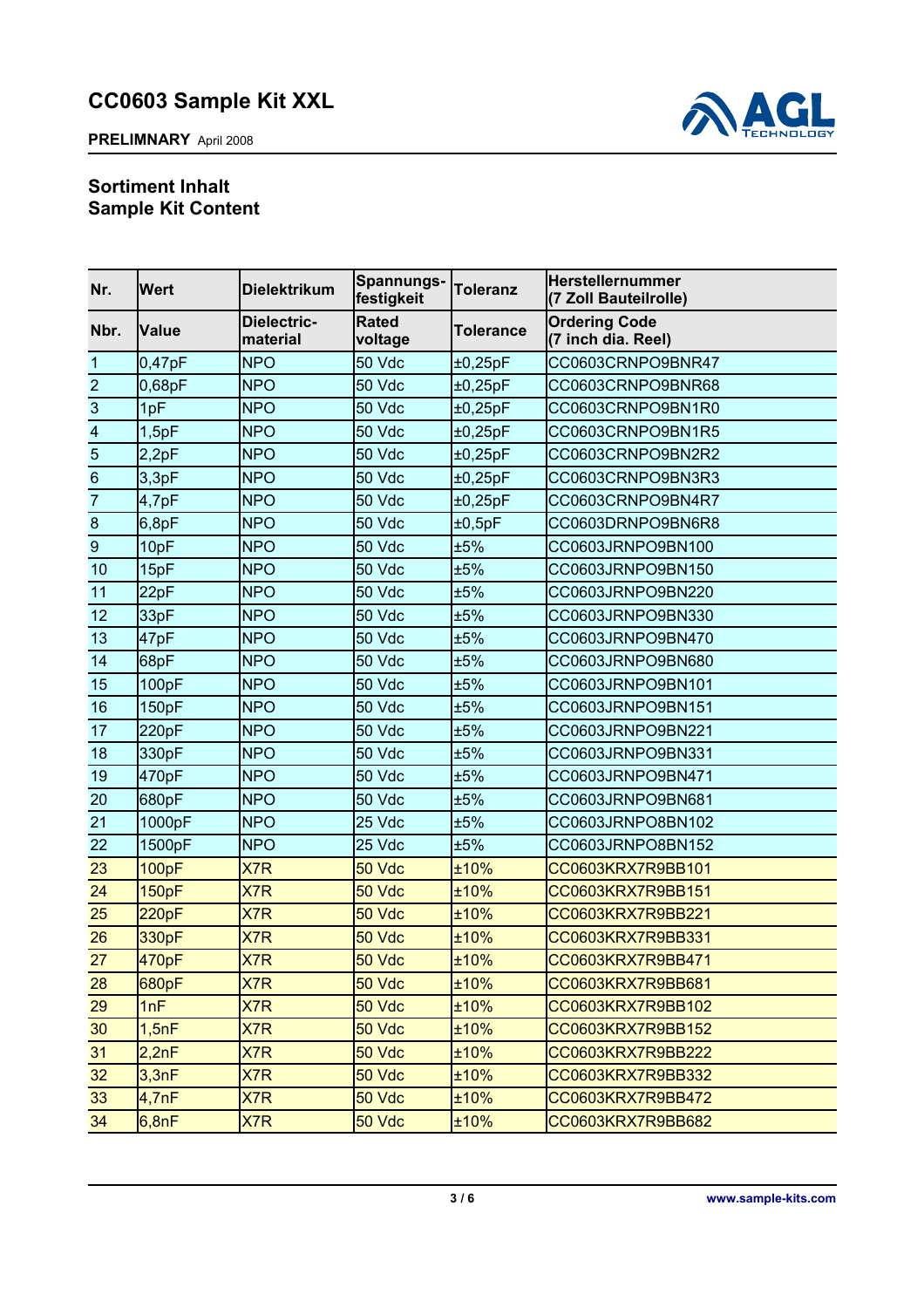#### **PRELIMNARY** April 2008



| 35 | 10nF                    | X7R              | <b>50 Vdc</b> | ±10%        | CC0603KRX7R9BB103 |
|----|-------------------------|------------------|---------------|-------------|-------------------|
| 36 | 15nF                    | X7R              | 50 Vdc        | ±10%        | CC0603KRX7R9BB153 |
| 37 | 22nF                    | X7R              | <b>50 Vdc</b> | ±10%        | CC0603KRX7R9BB223 |
| 38 | 33nF                    | X7R              | <b>50 Vdc</b> | ±10%        | CC0603KRX7R9BB333 |
| 39 | 47nF                    | X7R              | <b>50 Vdc</b> | ±10%        | CC0603KRX7R9BB473 |
| 40 | 68nF                    | X7R              | <b>50 Vdc</b> | ±10%        | CC0603KRX7R9BB683 |
| 41 | 100nF                   | X7R              | 16 Vdc        | ±10%        | CC0603KRX7R7BB104 |
| 42 | <b>150<sub>n</sub>F</b> | X7R              | 16 Vdc        | ±10%        | CC0603KRX7R7BB154 |
| 43 | 220 <sub>n</sub> F      | X7R              | 16 Vdc        | ±10%        | CC0603KRX7R7BB224 |
| 44 | 220 <sub>n</sub> F      | Y5V              | 16 Vdc        | -20/+80%    | CC0603ZRY5V7BB224 |
| 45 | 330nF                   | Y <sub>5</sub> V | 16 Vdc        | $-20/+80\%$ | CC0603ZRY5V7BB334 |
| 46 | 470nF                   | Y <sub>5</sub> V | 16 Vdc        | $-20/+80\%$ | CC0603ZRY5V7BB474 |
| 47 | $1\mu F$                | Y5V              | 16 Vdc        | -20/+80%    | CC0603ZRY5V7BB105 |
| 48 | $2,2\mu F$              | Y5V              | 16 Vdc        | $-20/+80\%$ | CC0603ZRY5V7BB225 |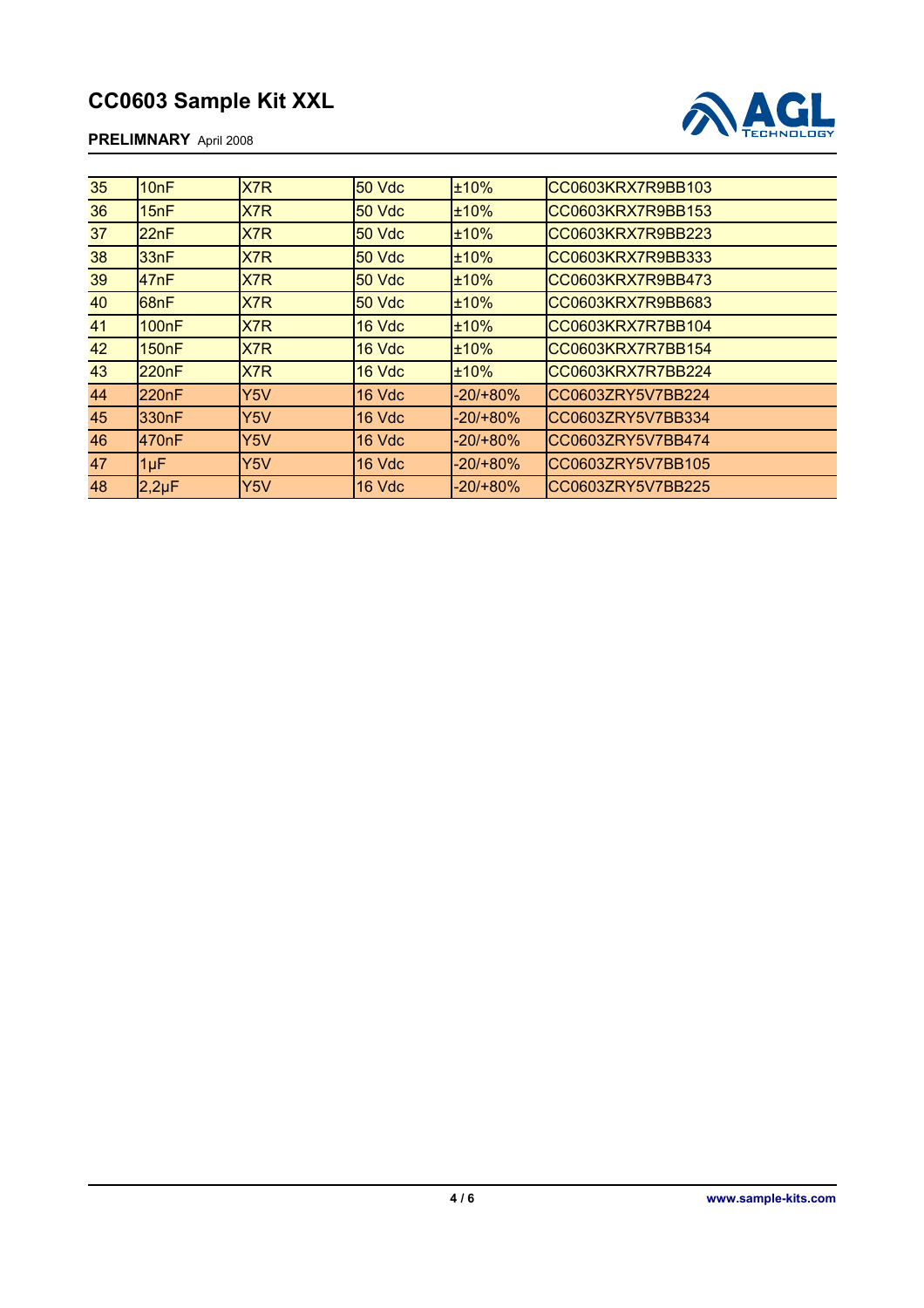**PRELIMNARY** April 2008



## **Bauteile technische Daten[1](#page-4-0) Components technical specifications<sup>1</sup>**



| <b>Bezeichnung</b><br><b>Parameter</b>                | Wert<br><b>Value</b>                                                 | <b>Einheit</b><br>Unit |
|-------------------------------------------------------|----------------------------------------------------------------------|------------------------|
| Bauteilgröße<br>Component size                        | 0603                                                                 |                        |
| Hersteller<br>Manufacturer                            | YAGEO                                                                |                        |
| <b>Bauteilserie</b><br><b>Component series</b>        | CC0603                                                               |                        |
| <b>Bauteiltoleranz</b><br>Tolerance of the components | Siehe Tabelle: "Sortiment Inhalt"<br>See table: "Sample Kit Content" |                        |



Keramik Chip Kondensator Aufbau und Dimensionen (Quelle: Datenblatt YAGEO) Ceramic Chip Capacitor construction and dimension (source: datasheet YAGEO)

Für weitere Informationen über die Bauteile wir auf das Datenblatt oder die Webseite des Herstellers verwiesen.

For more informations regarding the component please see manufacturer's datasheet and/or website.

<span id="page-4-0"></span>1 Bitte Hinweise am Ende des Dokuments beachten. Important notices at the end of this datasheet.